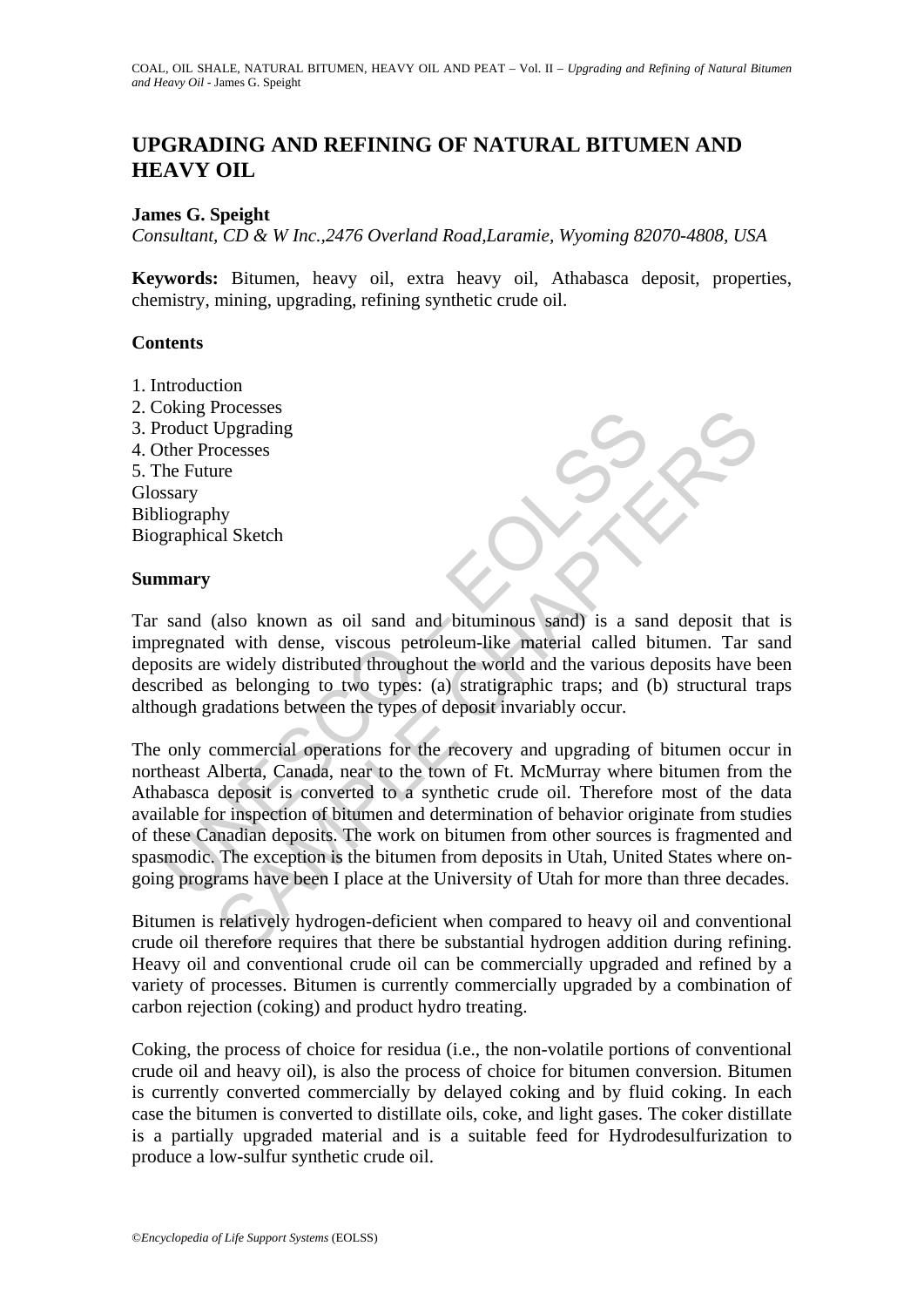## **1. Introduction**

The essential step required of refineries in the upgrading of heavy oil and bitumen is the conversion of these low-value feedstocks to high-value products such as liquid fuels.

Upgrading heavy oil and bitumen began with the introduction of Desulfurization processes that were designed to reduce the sulfur content of residua as well as some heavy crude oils and products from there. In the early days, the goal was Desulfurization but, in later years, the processes were adapted to a 10% to 30% by weight partial conversion operation, as intended to achieve Desulfurization and obtain low-boiling fractions simultaneously, by increasing severity in operating conditions. Refinery evolution has seen the introduction of a variety of heavy feedstock residuum cracking processes based on thermal cracking, catalytic cracking, and hydro conversion. Those processes are different from one another in cracking method, cracked product patterns and product properties, and will be employed in refineries according to their respective features.

se processes are different from one another in cracking method<br>erns and product properties, and will be employed in refineries<br>ective features.<br>We oil has fewer components distilling at atmospheric pressure<br>conventional pe Exercise are different from one another in cracking method, cracked product properties, and will be employed in refineries according to deproduct properties, and will be employed in refineries according to features.<br>
Ans Heavy oil has fewer components distilling at atmospheric pressure and under vacuum than conventional petroleum. Nevertheless, some heavy oils still pass trough the distillation stage of a refinery before further processing is undertaken. This is a question of economics and the ultimate goal of the refinery in terms of product slate. After distillation the residuum from the heavy oil might pass to a cracking unit such as visbreaking or coking to produce saleable products. Catalytic cracking of the residuum or the whole heavy oil is also an option but is very dependent on the constituents of the feedstock and their interaction with the catalyst.

In general terms, the quality of tar sand bitumen is low compared to that of conventional crude oil and heavy oil. The high carbon residue of heavy oil and bitumen dictate that considerable amounts of coke will be produced during thermal refining (see Table 1.) Upgrading and refining bitumen requires a different approach to that used for upgrading heavy oil. In addition, the distance that the bitumen must be shipped to the refinery and in what form as well as product quality must all be taken into account when designing a bitumen refinery.

| <b>API</b> gravity of | Carbon residue, % | Coke yield            |                     |
|-----------------------|-------------------|-----------------------|---------------------|
| feedstock             | by weight         | <b>Delayed coking</b> | <b>Fluid coking</b> |
|                       | 30                |                       |                     |
|                       |                   | 36                    |                     |
|                       |                   |                       |                     |
|                       |                   |                       |                     |
|                       |                   |                       |                     |

Table 1. Predicted coke yields from various feedstocks

The low proportion of volatile constituents (i.e., those constituents boiling below 200 C, below  $390^{\circ}$ F) in bitumen precludes refining by distillation and it is recognized that refining by thermal means is necessary to produce liquid fuel streams. A number of factors have influenced the development of facilities that are capable of converting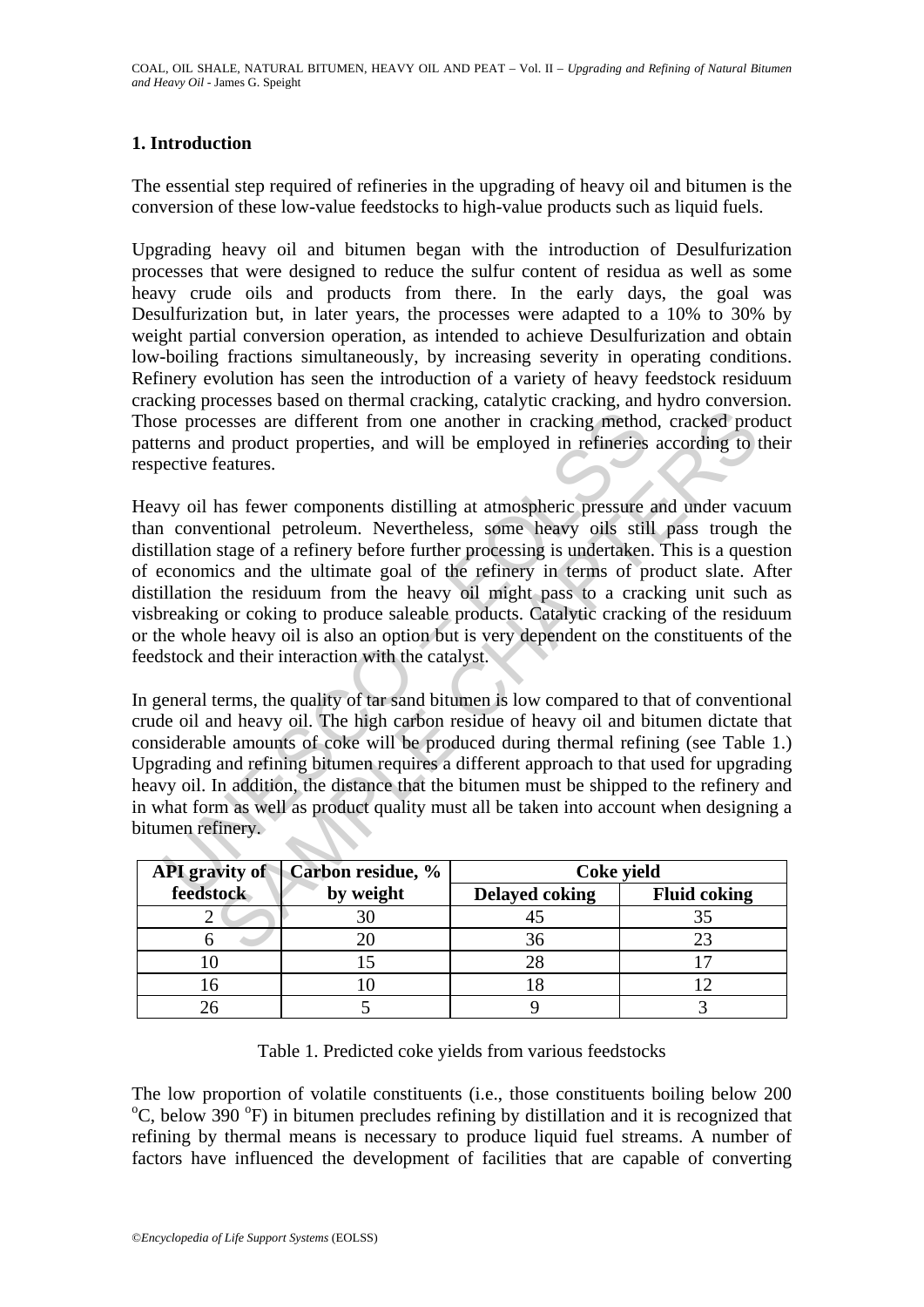bitumen to a synthetic crude oil. A visbreaking product would be a hydrocarbon liquid that was still high in sulfur and nitrogen with some degree of unsaturation. This latter property enhances gum formation with the accompanying risk of pipeline fouling and similar disposition problems in storage facilities and fuel oil burners. A high sulfur content in finished products is environmentally unacceptable. In addition, high levels of nitrogen cause problems in the downstream processes, such as in catalytic cracking where nitrogen levels in excess of 3000 parts per million will cause rapid catalyst deactivation; metals (nickel and vanadium) cause similar problems.

The state of the state of the state of the state of the state of the state of the bitumen would remain behind to be refined by which ppropriate, remembering, of course, the need to balance fuel requisition. It is therefore The bitumen would remain behind to be refined by whichever means with the bitumen would remain behind to be refined by whichever means with . It is therefore essential that any bitumen-upgrading program convert essential t However, higher boiling constituents (i.e., those boiling in the range 200  $\rm{^{\circ}C}$  to 400  $\rm{^{\circ}C}$ (390  $\mathrm{^{\circ}F}$  to 750  $\mathrm{^{\circ}F}$ ) can be isolated by distillation but, in general terms, more than 40% by weight of tar sand bitumen boils above 540  $^{\circ}$ C (1000  $^{\circ}$ F). Thus, a product of acceptable quality could be obtained by distillation to an appropriate cut point but the majority of the bitumen would remain behind to be refined by whichever means would be appropriate, remembering, of course, the need to balance fuel requirements and coke production. It is therefore essential that any bitumen-upgrading program convert the non-volatile residuum to a lower-boiling, low-viscosity, low molecular weight, product that also has a high hydrogen/carbon ratio.

Bitumen is hydrogen-deficient that is upgraded by carbon removal (coking) or hydrogen addition (hydro cracking). There are two methods by which the conversion of bitumen can be achieved: (1) by direct heating of mined tar sand; and (2) by thermal decomposition of separated bitumen. The latter is the method used commercially but the former deserves mention here since there is the potential for commercialization.

> TO ACCESS ALL THE **15 PAGES** OF THIS CHAPTER, Visit: http://www.eolss.net/Eolss-sampleAllChapter.aspx

#### **Bibliography**

- - -

Gray M. R. (1994). *Upgrading Petroleum Residues and Heavy Oils*. New York: Marcel Dekker Inc., New York.

Meyer R. F., ed. (1991). *Heavy Crude and Tar Sands: Hydrocarbons for the 21st Century*. Caracas, Venezuela: Petróleos de Venezuela S.A.

Speight J. G. (1999a). *The Chemistry and Technology of Petroleum*, third edn. New York: Marcel Dekker.

Speight J. G. (1999b). *The Desulfurization of Heavy Oils and Residua*, second edn. New York: Marcel Dekker.

Speight J. G., ed. (1990). *Fuel Science and Technology Handbook*. New York: Marcel Dekker.